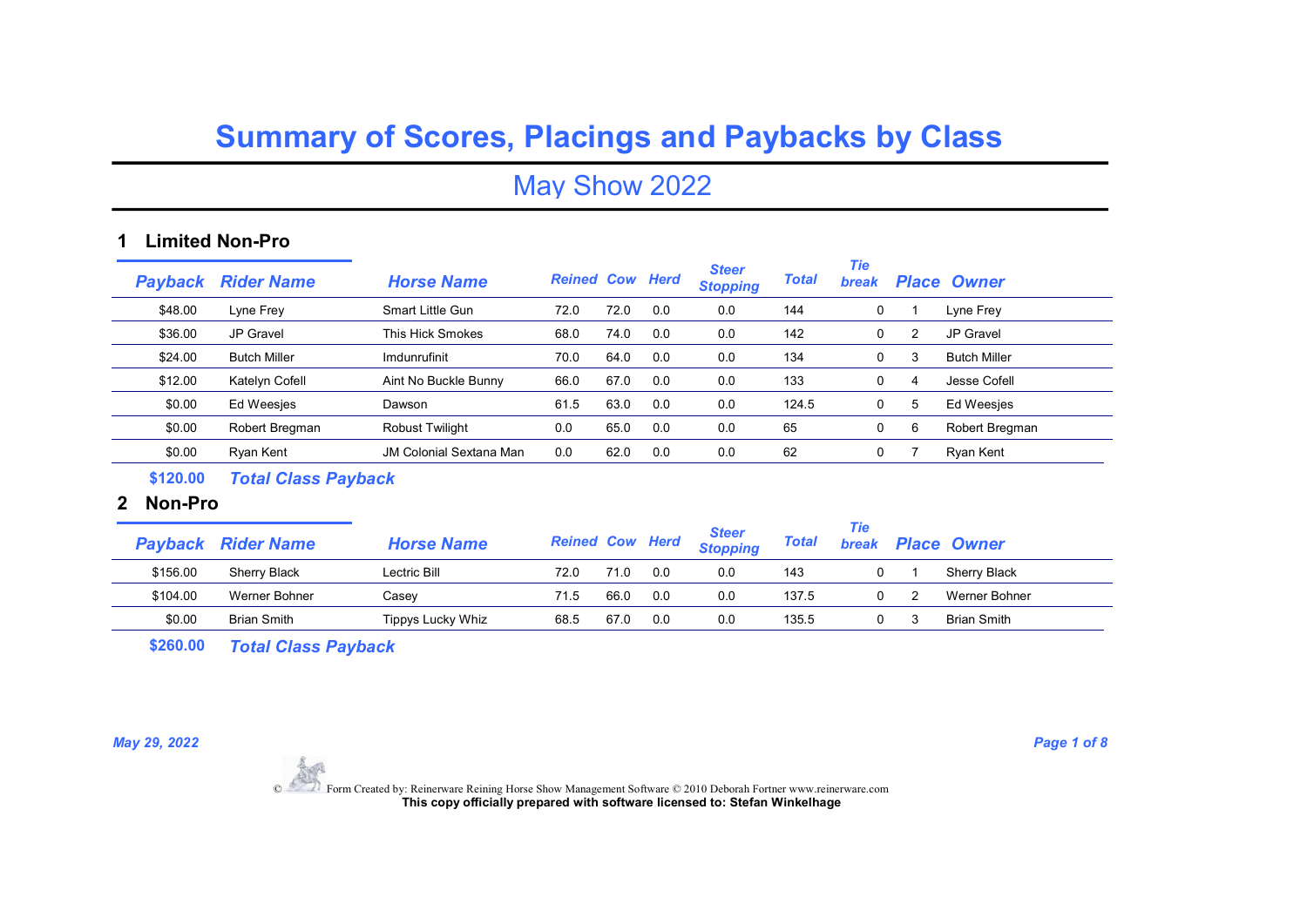May Show 2022

### 3 Open Boxing

|   | Payback        | <b>Rider Name</b>          | <b>Horse Name</b>       | <b>Reined Cow Herd</b> |      |     | <b>Steer</b><br><b>Stopping</b> | <b>Total</b> | Tie<br><b>break</b> |   | <b>Place Owner</b>     |
|---|----------------|----------------------------|-------------------------|------------------------|------|-----|---------------------------------|--------------|---------------------|---|------------------------|
|   | \$108.00       | Lyne Frey                  | <b>Smart Little Gun</b> | 71.5                   | 74.0 | 0.0 | 0.0                             | 145.5        | 0                   |   | Lyne Frey              |
|   | \$72.00        | Hayley Bathgate            | Rosie N Boomer          | 69.5                   | 71.0 | 0.0 | 0.0                             | 140.5        | 0                   | 2 | <b>Hayley Bathgate</b> |
|   | \$0.00         | JP Gravel                  | This Hick Smokes        | 69.5                   | 70.0 | 0.0 | 0.0                             | 139.5        | 0                   | 3 | <b>JP Gravel</b>       |
|   | \$0.00         | <b>Butch Miller</b>        | Imdunrufinit            | 0.0                    | 0.0  | 0.0 | 0.0                             | 0            | 0                   | 4 | <b>Butch Miller</b>    |
|   | \$180.00       | <b>Total Class Payback</b> |                         |                        |      |     |                                 |              |                     |   |                        |
| 4 |                | Youth 18 & Under           |                         |                        |      |     |                                 |              |                     |   |                        |
|   | <b>Payback</b> | <b>Rider Name</b>          | <b>Horse Name</b>       | <b>Reined Cow Herd</b> |      |     | <b>Steer</b><br><b>Stopping</b> | <b>Total</b> | Tie<br><b>break</b> |   | <b>Place Owner</b>     |
|   | \$5.00         | Katelyn Cofell             | Aint No Buckle Bunny    | 68.5                   | 74.0 | 0.0 | 0.0                             | 142.5        | 0                   |   | Jesse Cofell           |

\$5.00 Total Class Payback

May 29, 2022 **Page 2 of 8**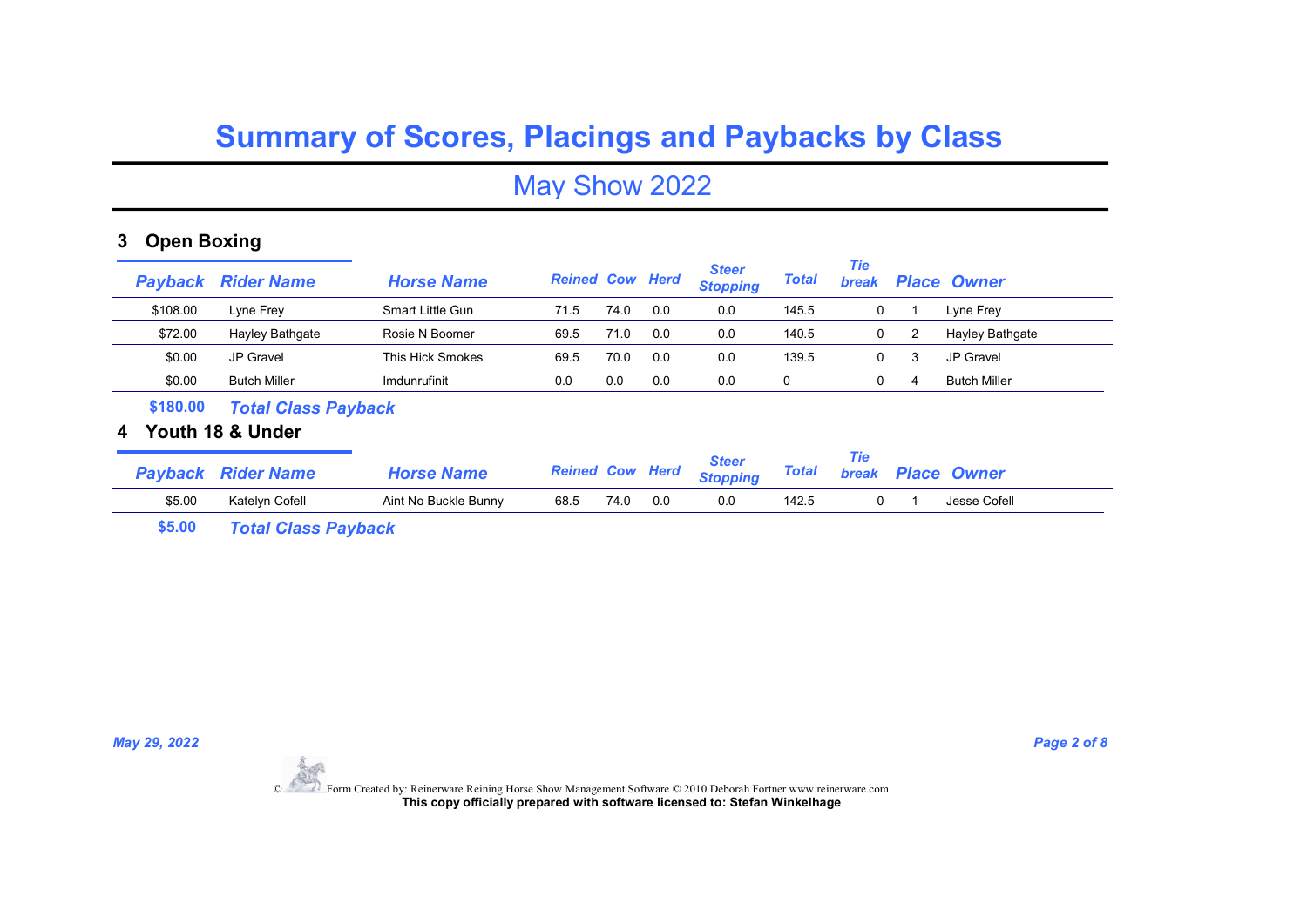## May Show 2022

### 5 Green as Grass Rider

| Pavback | <b>Rider Name</b>    | <b>Horse Name</b>      | <b>Reined Cow Herd</b> |      |     | <b>Steer</b><br><b>Stopping</b> | <b>Total</b> | Tie<br>break |   | <b>Place Owner</b>  |
|---------|----------------------|------------------------|------------------------|------|-----|---------------------------------|--------------|--------------|---|---------------------|
| \$56.00 | Rachel Neiser        | Nic It In The Tank     | 73.5                   | 64.0 | 0.0 | 0.0                             | 137.5        | 0            |   | Rachel Neiser       |
| \$35.00 | <b>Ed Weesjes</b>    | Dawson                 | 67.0                   | 70.0 | 0.0 | 0.0                             | 137          | 0            | 2 | Ed Weesjes          |
| \$35.00 | Jamie Wall           | Five Star Sparky       | 66.0                   | 71.0 | 0.0 | 0.0                             | 137          | 0            | 2 | Jamie Wall          |
| \$14.00 | <b>Bev Sheremeto</b> | Sheza Helluva Chex     | 67.0                   | 65.0 | 0.0 | 0.0                             | 132          | 0            | 4 | Bev Sheremeto       |
| \$0.00  | Jen Barnes           | Lil Pepto Gal          | 60.0                   | 67.0 | 0.0 | 0.0                             | 127          | 0            | 5 | Louise Harris       |
| \$0.00  | Dayna McNeil         | <b>Bob</b>             | 0.0                    | 68.0 | 0.0 | 0.0                             | 68           | 0            | 6 | Jon Walker          |
| \$0.00  | Robert Bregman       | <b>Robust Twilight</b> | 0.0                    | 65.0 | 0.0 | 0.0                             | 65           | 0            |   | Robert Bregman      |
| \$0.00  | Robert Nagle         | Peptos Lil Dude        | 0.0                    | 60.0 | 0.0 | 0.0                             | 60           | 0            | 8 | Robert Nagle        |
| \$0.00  | <b>Butch Miller</b>  | <b>Imdunrufinit</b>    | 0.0                    | 0.0  | 0.0 | 0.0                             | 0            | 0            | 9 | <b>Butch Miller</b> |

\$140.00 Total Class Payback

### 6 Open

|          | <b>Payback Rider Name</b> | <b>Horse Name</b>  | <b>Reined Cow Herd</b> |      |     | <b>Steer</b><br><b>Stopping</b> | Total | Tie<br><b>break</b> | <b>Place Owner</b> |
|----------|---------------------------|--------------------|------------------------|------|-----|---------------------------------|-------|---------------------|--------------------|
| \$156.00 | Werner Bohner             | Casev              | 74.0                   | 73.C | 0.0 | 0.0                             | 147   |                     | Werner Bohner      |
| \$104.00 | <b>Brian Smith</b>        | Tippys Lucky Whiz  | 70.5                   | 71.0 | 0.0 | 0.0                             | 141.5 |                     | <b>Brian Smith</b> |
| \$0.00   | Greg Crispin              | SJR Diamond Seirra | 0.0                    | 60.0 | 0.0 | 0.0                             | 60    |                     | Nicole Crispin     |

\$260.00 Total Class Payback

May 29, 2022 **Page 3 of 8**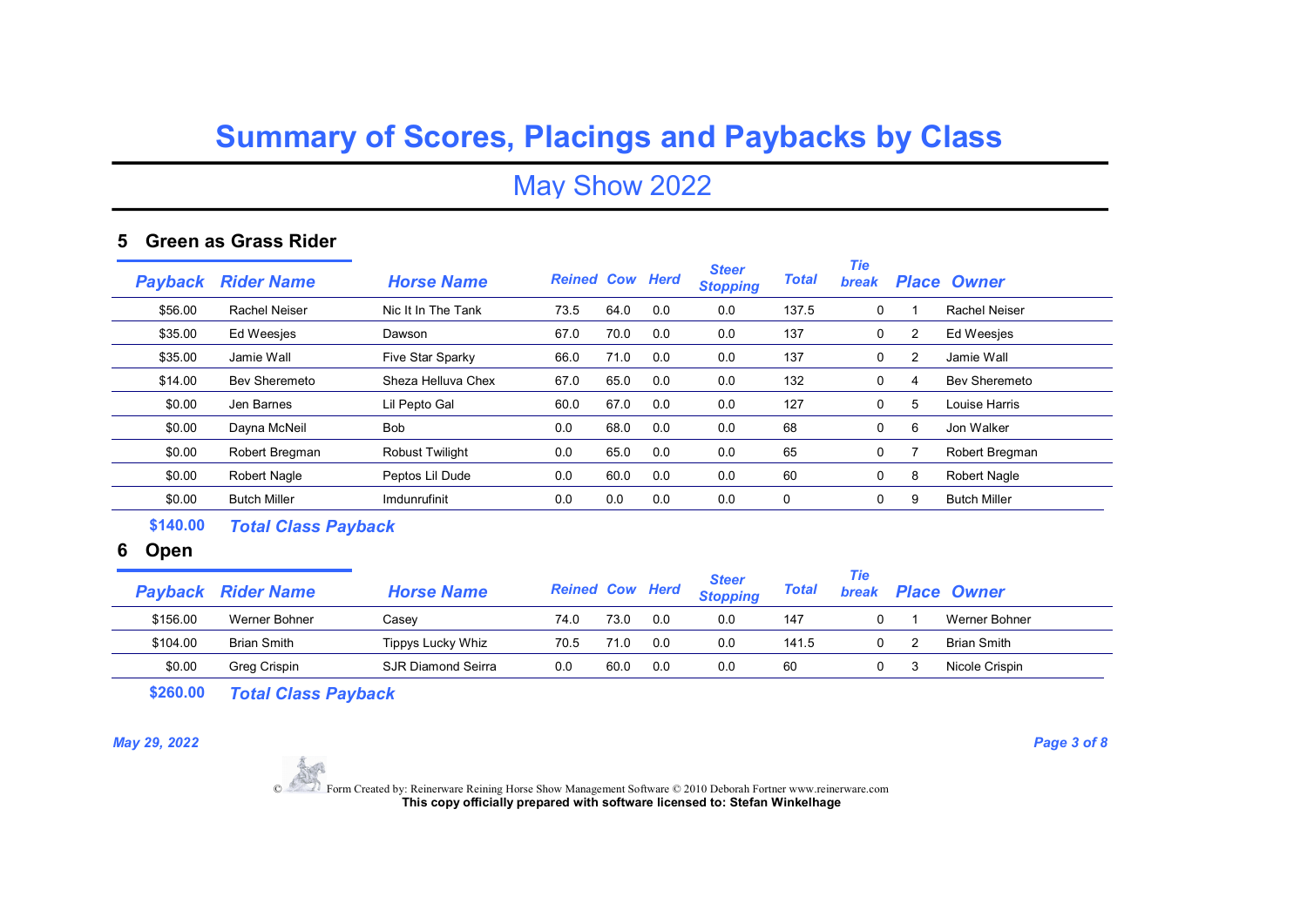## May Show 2022

#### 7 Intermediate Non Pro

|         | <b>Payback Rider Name</b> | <b>Horse Name</b>  | <b>Reined Cow Herd</b> |      |     | <b>Steer</b><br><b>Stopping</b> | <b>Total</b> | Tie<br><b>break</b> | <b>Place Owner</b>     |
|---------|---------------------------|--------------------|------------------------|------|-----|---------------------------------|--------------|---------------------|------------------------|
| \$96.00 | Shelley Hagan             | Dazzle Disco       | 73.5                   | 72.C | 0.0 | 0.0                             | 145.5        |                     | Shelley Hagan          |
| \$64.00 | Michelle Schira           | Lenas Lil Star     | 68.5                   | 62.0 | 0.0 | 0.0                             | 130.5        |                     | Michelle Miller Schira |
| \$0.00  | <b>Tim Banick</b>         | Peppy Helluva Chex | 67.0                   | 60.0 | 0.0 | 0.0                             | 127          |                     | <b>Tim Banick</b>      |

\$160.00 Total Class Payback

### 8 Novice Horse

|         | <b>Payback Rider Name</b> | <b>Horse Name</b>       | <b>Reined Cow Herd</b> |      |     | <b>Steer</b><br><b>Stopping</b> | <b>Total</b> | Tie<br><b>break</b> | <b>Place Owner</b> |
|---------|---------------------------|-------------------------|------------------------|------|-----|---------------------------------|--------------|---------------------|--------------------|
| \$96.00 | Shelley Hagan             | Dazzle Disco            | 72.5                   |      | 0.0 | 0.0                             | 143.5        |                     | Shelley Hagan      |
| \$64.00 | Hayley Bathgate           | Rosie N Boomer          | 70.5                   | 67.0 | 0.0 | 0.0                             | 137.5        |                     | Hayley Bathgate    |
| \$0.00  | Rvan Kent                 | JM Colonial Sextana Man | 63.5                   | 66.0 | 0.0 | 0.0                             | 129.5        |                     | Rvan Kent          |

\$160.00 Total Class Payback

May 29, 2022 **Page 4 of 8**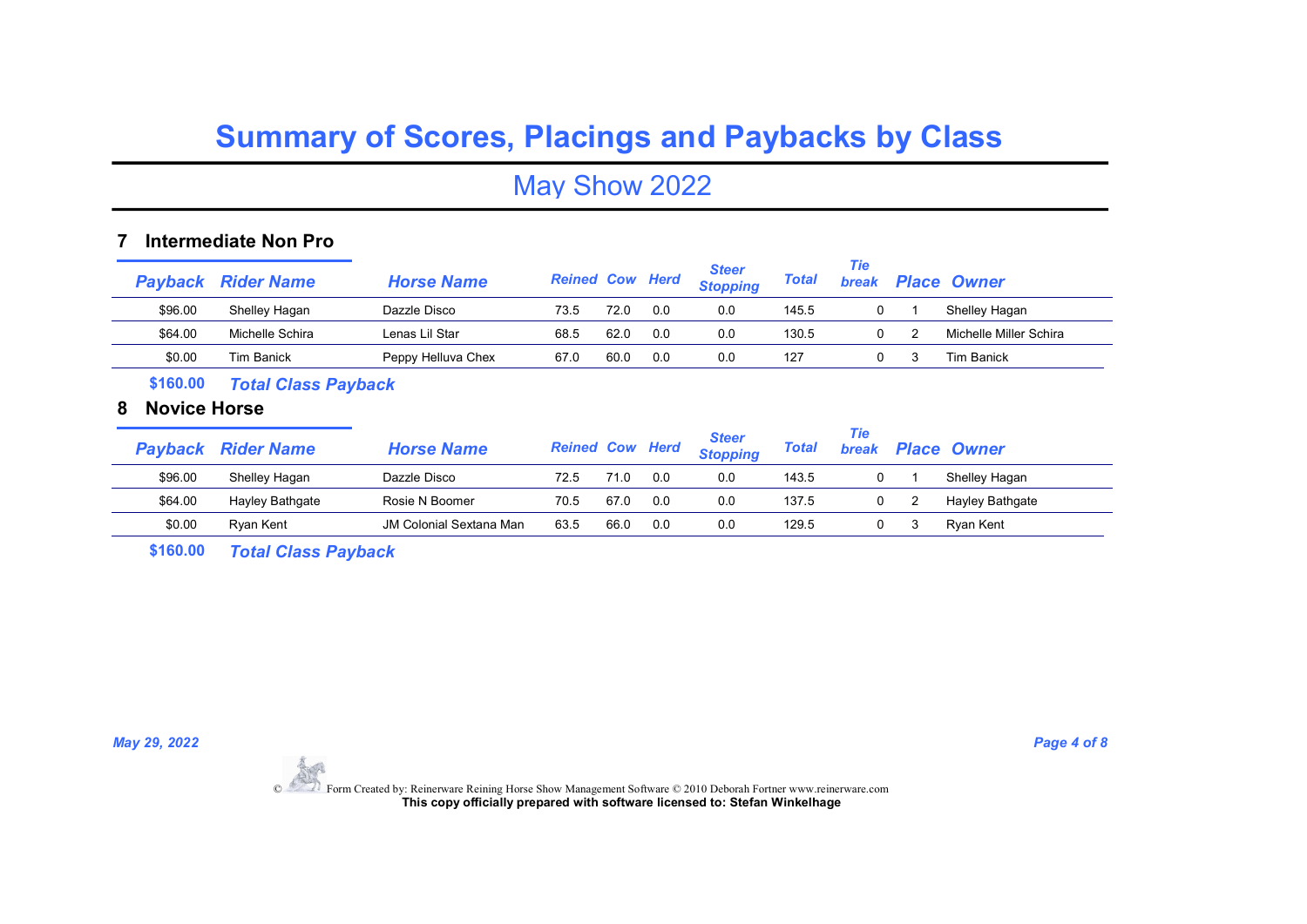## May Show 2022

### 9 Ranch Riding & Boxing

| Payback | <b>Rider Name</b>   | <b>Horse Name</b>              | <b>Reined Cow Herd</b> |      |     | <b>Steer</b><br><b>Stopping</b> | <b>Total</b> | <b>Tie</b><br><b>break</b> |    | <b>Place Owner</b>     |
|---------|---------------------|--------------------------------|------------------------|------|-----|---------------------------------|--------------|----------------------------|----|------------------------|
| \$55.00 | <b>Sherry Black</b> | Lectric Bill                   | 77.5                   | 73.0 | 0.0 | 0.0                             | 150.5        | 0                          |    | Sherry Black           |
| \$55.00 | Michelle Schira     | Lenas Lil Star                 | 77.5                   | 73.0 | 0.0 | 0.0                             | 150.5        | 0                          |    | Michelle Miller Schira |
| \$40.00 | JP Gravel           | <b>This Hick Smokes</b>        | 71.5                   | 75.0 | 0.0 | 0.0                             | 146.5        | 0                          | 3  | JP Gravel              |
| \$30.00 | Olivia Coish        | FF Four Yellow Rose            | 73.5                   | 69.0 | 0.0 | 0.0                             | 142.5        | 0                          | 4  | Olivia Coish           |
| \$20.00 | Lyne Frey           | <b>Smart Little Gun</b>        | 69.0                   | 71.0 | 0.0 | 0.0                             | 140          | 0                          | 5  | Lyne Frey              |
| \$0.00  | Rachel Neiser       | Nic It In The Tank             | 62.5                   | 74.0 | 0.0 | 0.0                             | 136.5        | 0                          | 6  | Rachel Neiser          |
| \$0.00  | Davna McNeil        | <b>Bob</b>                     | 67.5                   | 68.0 | 0.0 | 0.0                             | 135.5        | 0                          |    | Jon Walker             |
| \$0.00  | Jacquie Gowing      | Showtime Hy                    | 60.0                   | 71.0 | 0.0 | 0.0                             | 131          | 0                          | 8  | Jacquie Gowing         |
| \$0.00  | <b>Ralph Miller</b> | MM Gotcha Cash                 | 0.0                    | 73.0 | 0.0 | 0.0                             | 73           | 0                          | 9  | <b>Ralph Miller</b>    |
| \$0.00  | Ryan Kent           | <b>JM Colonial Sextana Man</b> | 0.0                    | 68.0 | 0.0 | 0.0                             | 68           | 0                          | 10 | Ryan Kent              |

\$200.00 Total Class Payback

May 29, 2022 **Page 5 of 8**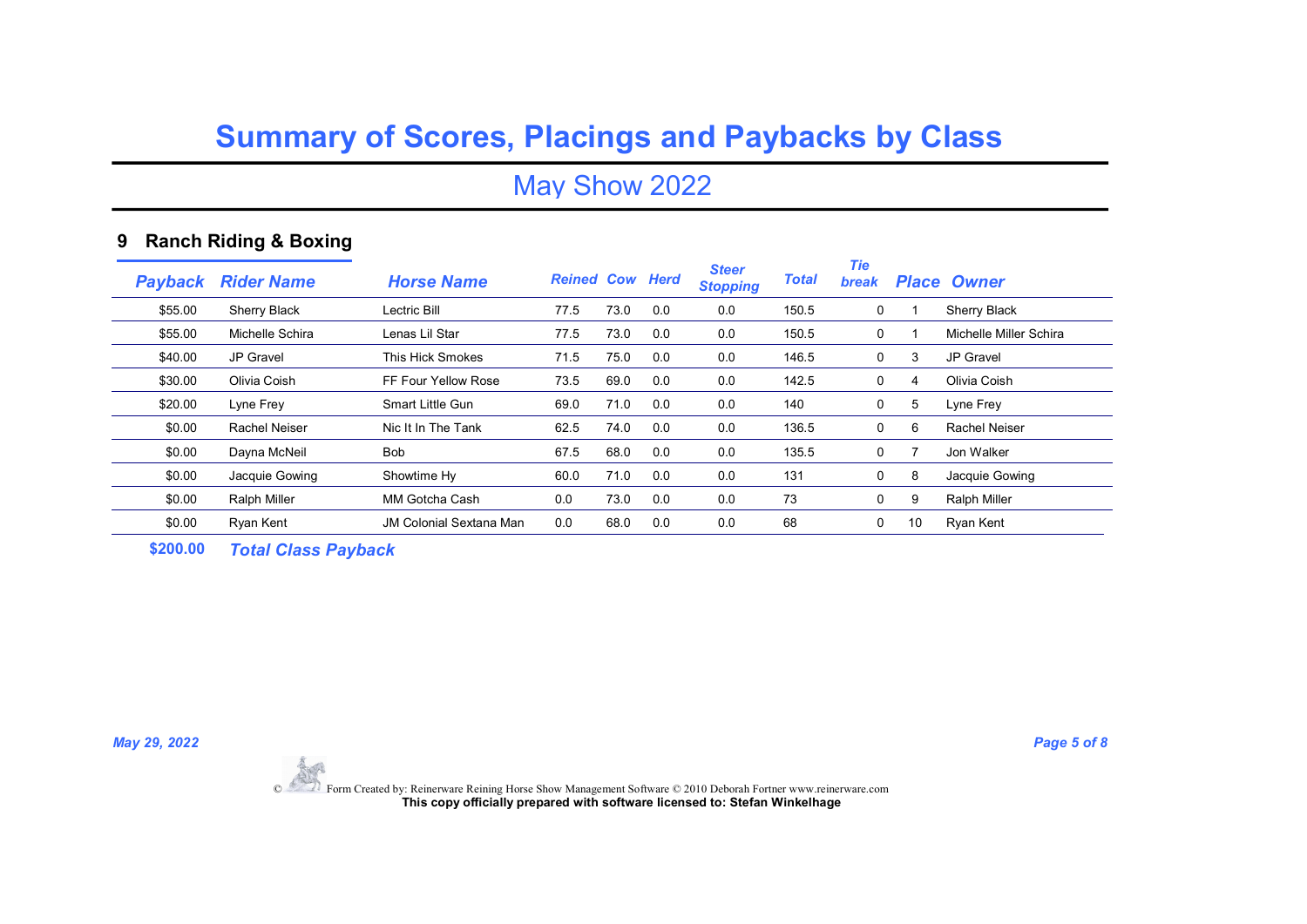May Show 2022

#### 10 Box and Drive

| Payback | <b>Rider Name</b>    | <b>Horse Name</b>       | <b>Reined Cow Herd</b> |      |     | <b>Steer</b><br><b>Stopping</b> | <b>Total</b> | Tie<br><b>break</b> |   | <b>Place Owner</b>   |
|---------|----------------------|-------------------------|------------------------|------|-----|---------------------------------|--------------|---------------------|---|----------------------|
| \$56.00 | JP Gravel            | This Hick Smokes        | 72.5                   | 76.0 | 0.0 | 0.0                             | 148.5        | 0                   |   | JP Gravel            |
| \$42.00 | Lyne Frey            | <b>Smart Little Gun</b> | 72.5                   | 69.0 | 0.0 | 0.0                             | 141.5        | 0                   | 2 | Lyne Frey            |
| \$28.00 | Jen Kay              | Jumpin Jacks Flash      | 66.0                   | 75.0 | 0.0 | 0.0                             | 141          | 0                   | 3 | Jen Kay              |
| \$14.00 | <b>Bev Sheremeto</b> | Sheza Helluva Chex      | 66.5                   | 68.0 | 0.0 | 0.0                             | 134.5        | 0                   | 4 | <b>Bev Sheremeto</b> |
| \$0.00  | Jamie Wall           | Five Star Sparky        | 66.0                   | 65.0 | 0.0 | 0.0                             | 131          | 0                   | 5 | Jamie Wall           |
| \$0.00  | Louise Harris        | Lil Pepto Gal           | 68.0                   | 61.0 | 0.0 | 0.0                             | 129          | 0                   | 6 | Louise Harris        |
| \$0.00  | Robert Nagle         | Peptos Lil Dude         | 0.0                    | 62.0 | 0.0 | 0.0                             | 62           | 0                   |   | Robert Nagle         |
|         |                      |                         |                        |      |     |                                 |              |                     |   |                      |

\$140.00 Total Class Payback

May 29, 2022 **Page 6 of 8**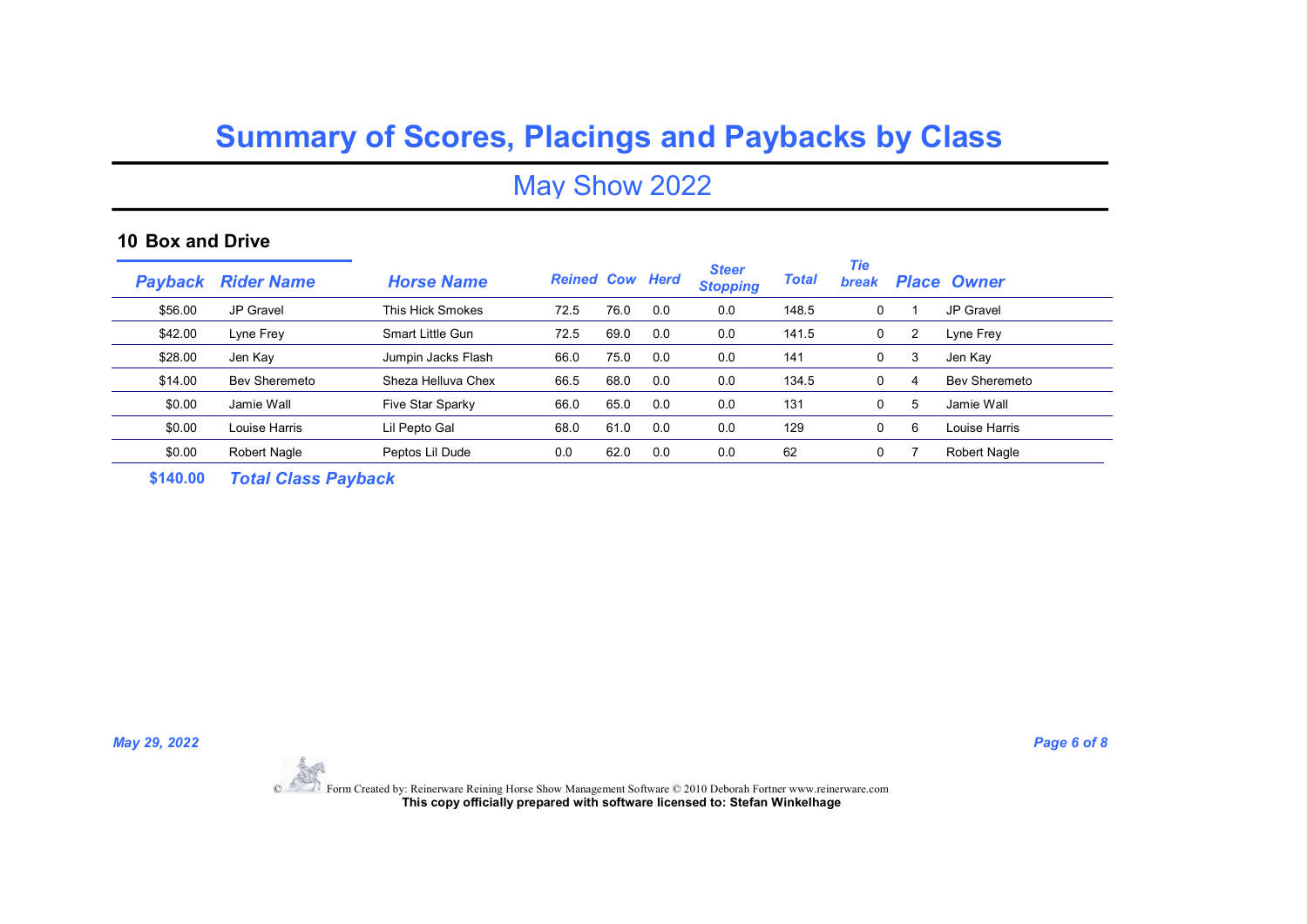May Show 2022

### 11 Herdwork, Open

| Pavback  | <b>Rider Name</b>    | <b>Horse Name</b>              | <b>Reined Cow Herd</b> |     |      | <b>Steer</b><br><b>Stopping</b> | <b>Total</b> | <b>Tie</b><br><b>break</b> |   | <b>Place Owner</b> |
|----------|----------------------|--------------------------------|------------------------|-----|------|---------------------------------|--------------|----------------------------|---|--------------------|
| \$104.00 | Jon Walker           | <b>Ben</b>                     | 0.0                    | 0.0 | 78.0 | 0.0                             | 78           | 0                          |   | Jon Walker         |
| \$78.00  | Shelley Hagan        | Dazzle Disco                   | 0.0                    | 0.0 | 75.0 | 0.0                             | 75           | 0                          | 2 | Shelley Hagan      |
| \$52.00  | Sherry Black         | Lectric Bill                   | 0.0                    | 0.0 | 71.0 | 0.0                             | 71           | 0                          | 3 | Sherry Black       |
| \$13.00  | Jacquie Gowing       | Showtime Hy                    | 0.0                    | 0.0 | 70.0 | 0.0                             | 70           | $\Omega$                   | 4 | Jacquie Gowing     |
| \$13.00  | <b>Werner Bohner</b> | Casey                          | 0.0                    | 0.0 | 70.0 | 0.0                             | 70           | 0                          | 4 | Werner Bohner      |
| \$0.00   | Ryan Kent            | <b>JM Colonial Sextana Man</b> | 0.0                    | 0.0 | 64.0 | 0.0                             | 64           | 0                          | 6 | Ryan Kent          |
| \$0.00   | Steve Wilson         | J.R.                           | 0.0                    | 0.0 | 60.0 | 0.0                             | 60           | 0                          |   | Steve Wilson       |
| \$0.00   | Nicole Crispin       | Catch A Cat                    | 0.0                    | 0.0 | 0.0  | 0.0                             | 0            | 0                          | 8 | Nicole Crispin     |
|          |                      |                                |                        |     |      |                                 |              |                            |   |                    |

\$260.00 Total Class Payback

### 12 Herdwork, Green as Grass

|         | <b>Payback Rider Name</b> | <b>Horse Name</b>  | <b>Reined Cow Herd</b> |     |      | <b>Steer</b><br><b>Stopping</b> | Total | Tie<br><b>break</b> |   | <b>Place Owner</b>  |
|---------|---------------------------|--------------------|------------------------|-----|------|---------------------------------|-------|---------------------|---|---------------------|
| \$75.00 | Rachel Neiser             | Nic It In The Tank | 0.0                    | 0.0 | 74.0 | 0.0                             | 74    |                     |   | Rachel Neiser       |
| \$45.00 | <b>Ralph Miller</b>       | MM Gotcha Cash     | 0.0                    | 0.0 | 73.0 | 0.0                             | 73    | 0                   |   | Ralph Miller        |
| \$30.00 | <b>Butch Miller</b>       | Imdunrufinit       | 0.0                    | 0.0 | 63.0 | 0.0                             | 63    | 0                   | 3 | <b>Butch Miller</b> |
| \$0.00  | Bev Sheremeto             | Sheza Helluva Chex | 0.0                    | 0.0 | 60.0 | 0.0                             | 60    |                     | 4 | Bev Sheremeto       |
| \$0.00  | Jamie Wall                | Five Star Sparky   | 0.0                    | 0.0 | 60.0 | 0.0                             | 60    |                     | 4 | Jamie Wall          |

\$150.00 Total Class Payback

May 29, 2022 **Page 7 of 8**